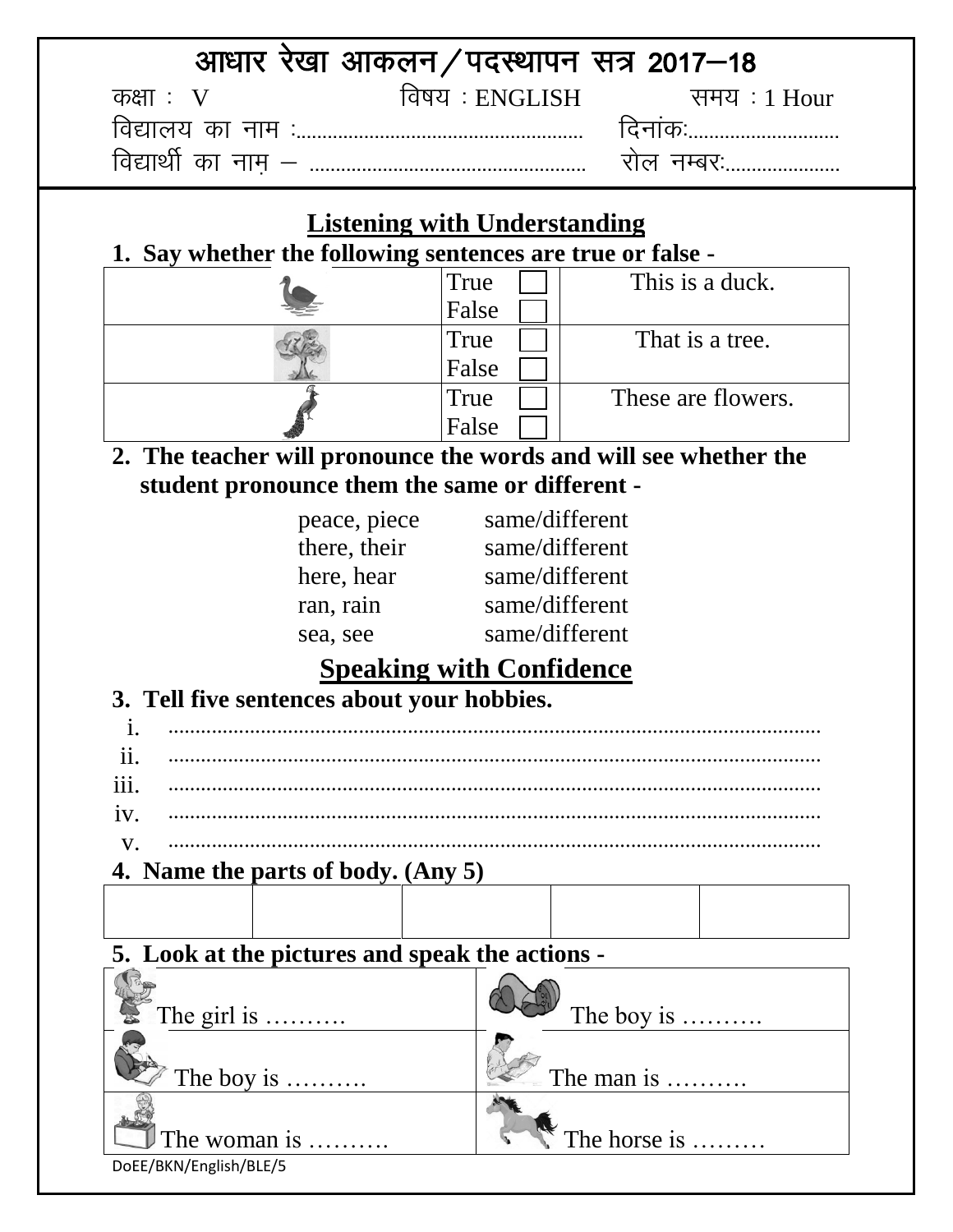## **Reading with Comprehension**

#### **6. Fill in the blank using the words given in the box below -**

fast, python, worry, award, bravery

- i. Don't ....................... I am always with you.
- ii. A tiger runs very .......................
- iii. Maharana Pratap is known for his ....................... all over the country.
- iv. Charu saw a ....................... in the zoo.
- v. Saroj got an ....................... in the drawing competition in our school.

#### **7. Read the poem and answer the questions.**

She is a rich and rare land, Oh! She's a fresh and fair land, She is dear and rare land, This native land of mine. No men than hers are braver, Her women's hearts never waver, I'd freely die to save her. And think my lot divine.



## **Answer the following questions:**

- i. Name the country in which we all live.
- ii. Who are very brave in our country?
- iii. What's the writer's wish to do for his/her country?

### **8. Encircle the correct spelling -**

| .         | . <b>.</b>   |  |
|-----------|--------------|--|
|           | .            |  |
| $\ddotsc$ | . <i>.</i> . |  |
|           |              |  |

| Monning  | Morning  | Marning | Moorning |
|----------|----------|---------|----------|
| Student  | Stoodent | Stadant | Stodent  |
| Football | Futbal   | Footbal | Futbol   |
| Techer   | Teacher  | Ticher  | Techar   |

## **Writing**

### **9. Fill in blank with missing letters -**

| i. $pe_c_f$    | ii. be_utif_1                   |
|----------------|---------------------------------|
| iii. s cr t    | iv. m rm r                      |
| v. $sl\_v\_ry$ | vi. bl d                        |
| vii. $c_n$ on  | $\overline{\text{riii.}}$ ex_le |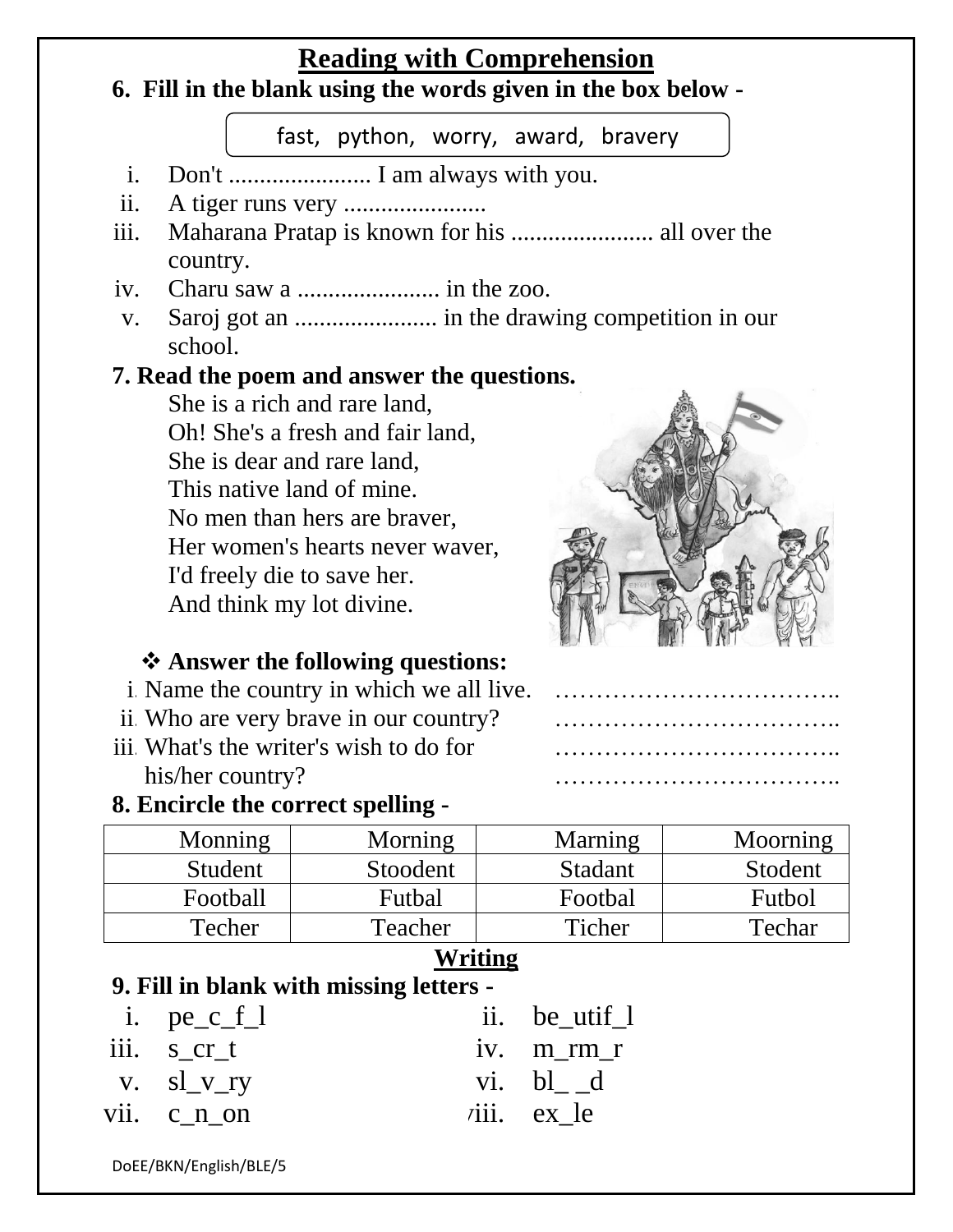| When did you reach school? |            |                                                                                          |
|----------------------------|------------|------------------------------------------------------------------------------------------|
|                            |            |                                                                                          |
| slowest                    | fast       | fastest                                                                                  |
| highest                    | cool       | coolest                                                                                  |
|                            |            |                                                                                          |
|                            |            | What we should not do to waste water-                                                    |
|                            |            |                                                                                          |
|                            |            |                                                                                          |
|                            |            |                                                                                          |
|                            |            |                                                                                          |
|                            |            |                                                                                          |
|                            | EVERY DROP | 11. Tick mark the superlative degree -<br>12. Look the picture and write five sentences: |

## **Functional Grammar**

# **13. Choose from the box the opposites of the words given below and write them in the blanks :-**

|                |       |                   | empty, enemy, big, sweet, took, peace, blunt, never |
|----------------|-------|-------------------|-----------------------------------------------------|
| $\mathbf{1}$ . | sharp | 11.               | sour                                                |
| iii.           | gave  |                   | iv. friend                                          |
| V.             | fight | $\overline{vi}$ . | small                                               |
| vii. always    |       | viii. full        |                                                     |

## **14. What word stand for the group of words -**

| <i>i.</i> A place where we live in.                 |  |
|-----------------------------------------------------|--|
| ii. The children with whom you run and play.        |  |
| iii. The part of the day when we can't see the sun. |  |
| iv. The supreme being in the world.                 |  |
|                                                     |  |